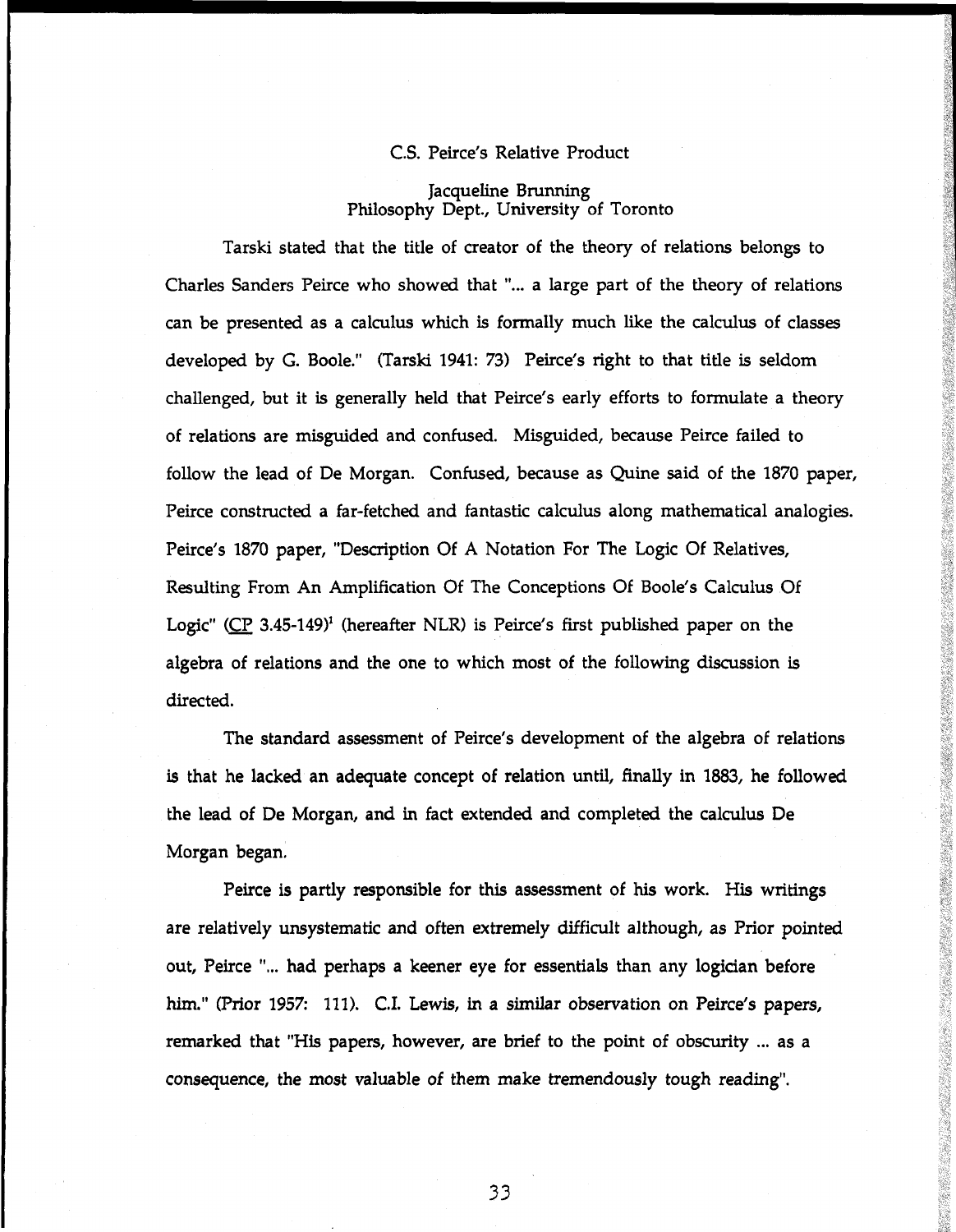(Lewis 1960: 106).

I suggest that the common appraisal of Peirce's work is quite wrong. In brief the explanation to be pursued is that Peirce's development of the theory of relations should be viewed as a series of attempts to find an adequate articulation for his theory of relations, rather than as a gradual clarification of the concept of relation and subsequent development of a theory. Peirce's as yet unpublished logic notebook is full of early (pre-1870) unsatisfactory attempts to find a multiplicative operation for relations. The notebook, however, does demonstrate that he had an adequate concept of relations.

In support of this thesis, I wish to to make two brief points. The first point; Peirce never followed De Morgan. He saw himself as extending the work of Boole. He was aware of De Morgan's work. Peirce was also a great admirer of De Morgan. In the opening paragraph of NLR Peirce credited De Morgan with the only significant investigation of relations. However, he repeatedly stated "It was Boole who I was chiefly thinking of in those days. My point of view remained quite opposed to some chief features of De Morgan's" (NEM 111/2: 882).<sup>2</sup> In another paper, Peirce stated "... I found it quite impossible to represent in syllogisms any course of reasonings in geometry or even any reasoning in algebra, except in Boole's logical algebra." (NEM IV: 334). These remarks of Peirce reflect a difference at the level of definition between De Morgan and himself. These will be discussed in the next section of this paper.

Tarski, commenting on De Morgan's work, made a similar remark. He said "... De Morgan cannot be regarded as the creator of the modern theory of relations, since he did not possess an adequate apparatus for treating the subject ... and was apparently unable to create such an apparatus." (Tarski 1941: 73)

The second point; Peirce, following Boole, was squarely within the alge-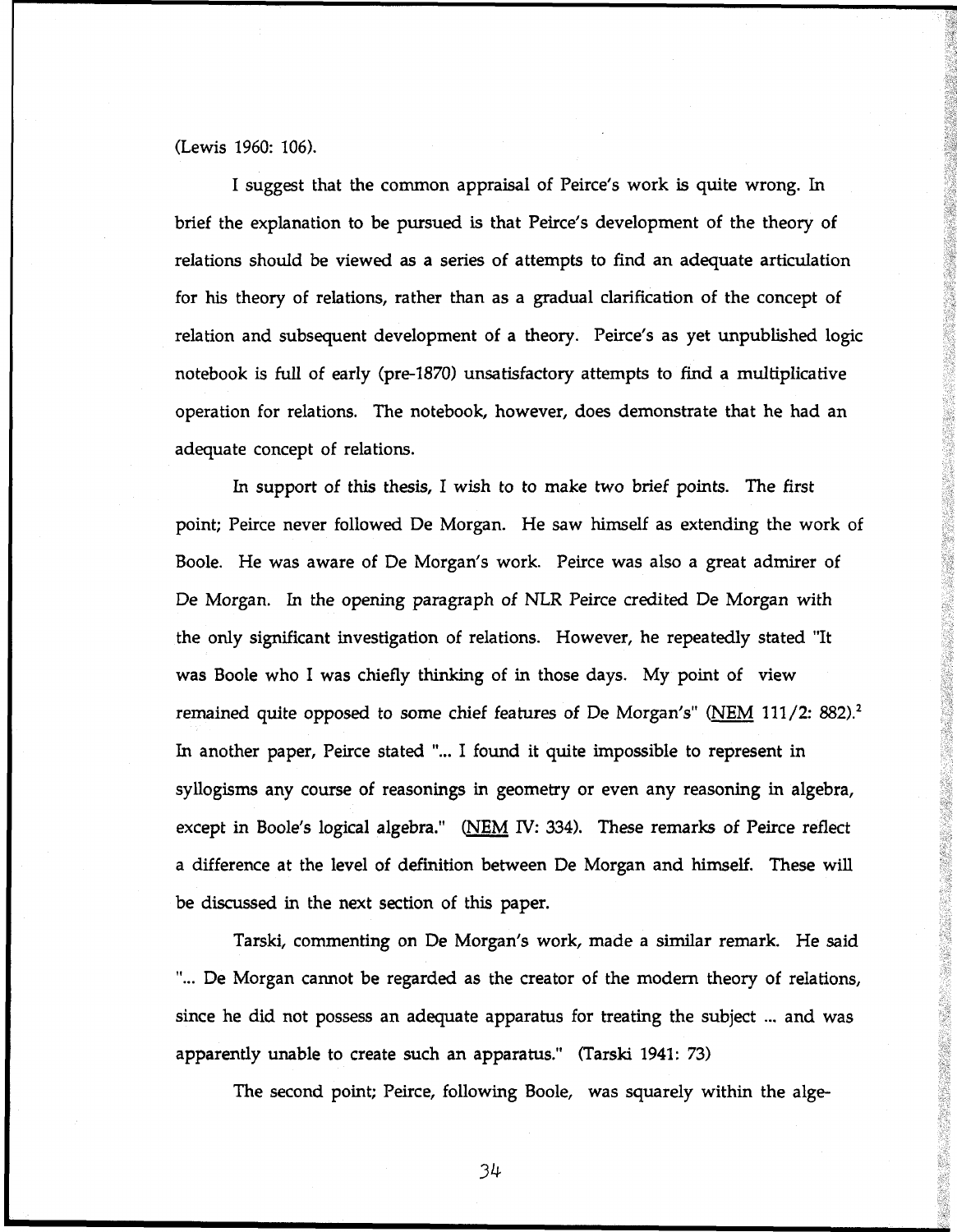braic tradition and it was natural that he borrowed from mathematics. He did! The central definitional process in the algebra of relations was taken from the Linear Associative Algebra of Benjamin Peirce, Harvard mathematician and father of Charles Peirce. This is obvious from C.S. Peirce's discussion of what he termed elementary relatives in NLR, his first paper on relations. The full extent of the influence of linear algebras on the algebra of relations is however, most explicit in Charles Peirce's 1882 paper, which is a matrix formulation of the theory of relations.

Peirce's development of the algebra of relations occurred at a particularly favoured moment in the history of logic. In 1867, Charles Peirce published two significant papers on Boole's logical algebra, and 1870 his father presented the Linear Associative Algebra to the National Academy of Sciences.

Before I show how Charles Peirce's discussion of elementary relatives in NLR borrows from the Linear Associative Algebra, I will make some brief remarks on: 1) The influence of Boole on C.S. Peirce. 2) The significance of the operation of relative product for Peirce. 3) The multiplication scheme of Linear Associative Aleebras.

4) Finally, Charles Peirce's discussion of elementary relatives.

 $\mathbf{I}$ 

Charles Peirce began the 1870 paper by remarking that

De Morgan's system still leaves something to be desired ... Boole's logical algebra has such singular beauty ... that it is interesting to inquire whether it cannot be extended over the whole realm of formal logic, instead of being restricted to that simplest and least useful part of the subject, the logic of absolute terms. (CP 3.45)

In spite of Peirce's stated intention to extend Boole's algebra, and his recognition of the fact "that De Morgan's notation cannot be applied to Boole's algebra, or to any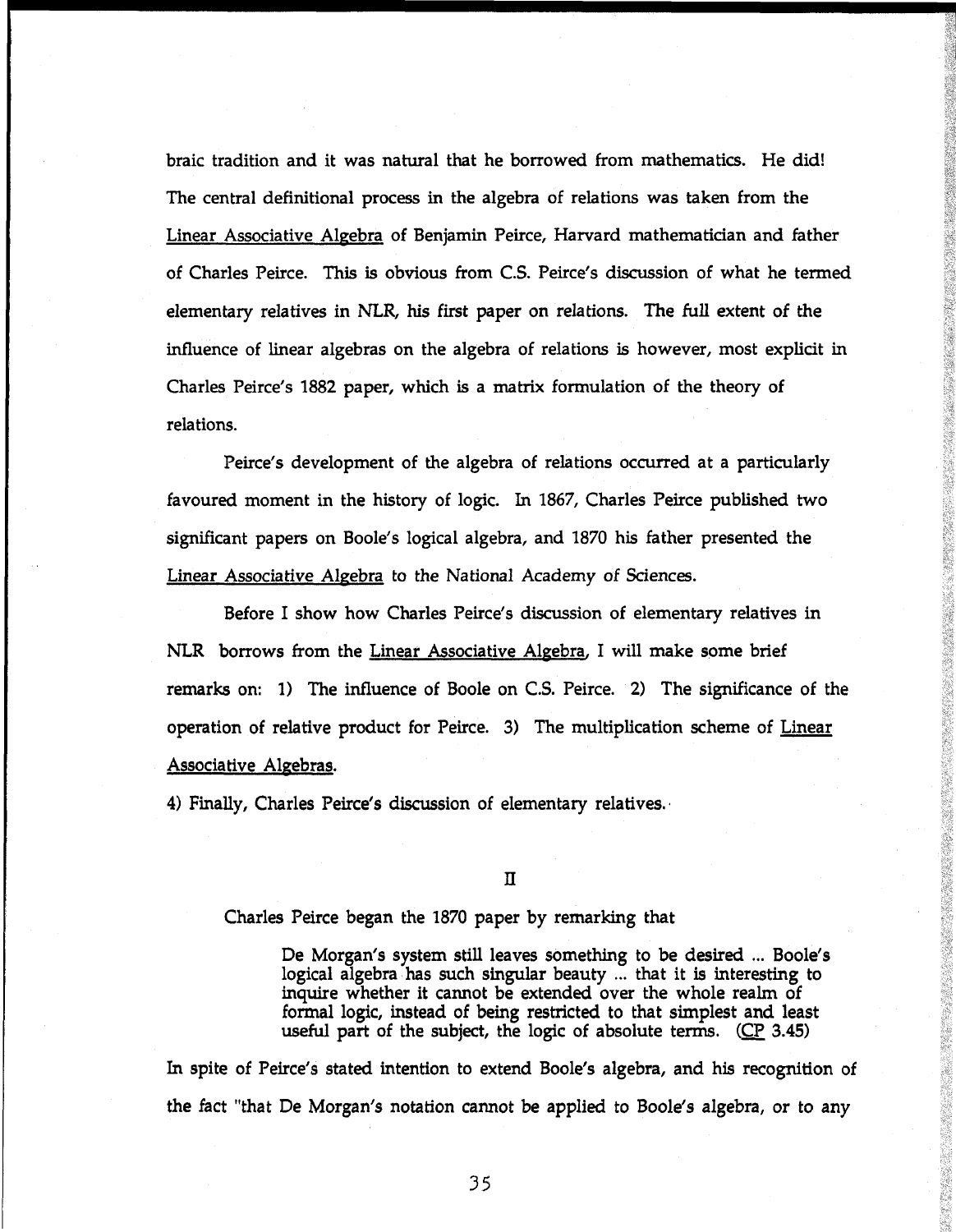modification thereof', (MS 527)<sup>3</sup> he is criticized for not following De Morgan.

De Morgan's methodology is governed by the logic of syllogism while Peirce's methodology is entirely algebraic. This algebraic model taken over from Boole is foreign to De Morgan's methods . This difference in methodology reflects a significant difference at the level of definition.

Peirce is working toward an algebra of relations from the algebra of classes. This is why his early papers appear to be concerned with relatives rather than relations and why in NLR, Peirce claimed to be giving a notation and not an algebra. Traditionally relatives were monadic predicates (terms) having an underlying relational structure. This is the way we use such relative terms as 'brother', 'mother', 'friend', etc. in English. Obviously, relatives cannot be treated extensionally in any adequate manner since their extensions are just classes. There is an algebra of relations in the sense that extensionally, operations can be defined on relations (such as relative product); but this does not determine any algebra of relatives, for the class of lovers of servants is not a function of the classes of lovers and of servants. Peirce was not confused about the difference between a relative and a relation. It was simply that Peirce was extending Boole's algebra and Boolean algebra is a class algebra. What Peirce did not yet realize is that relations can stand on their own, and that he need not map relations onto classes and treat them as relatives. It is possible to show that in NLR, underlying Peirce's notation for relatives, is an algebra of relations developed wholly within the scope of a mapping of relations onto classes.

# $\overline{\mathbf{m}}$

One definitional process stands out as central to Peirce's algebra of relations. This is the operation of relative product. Peirce referred to this operation as general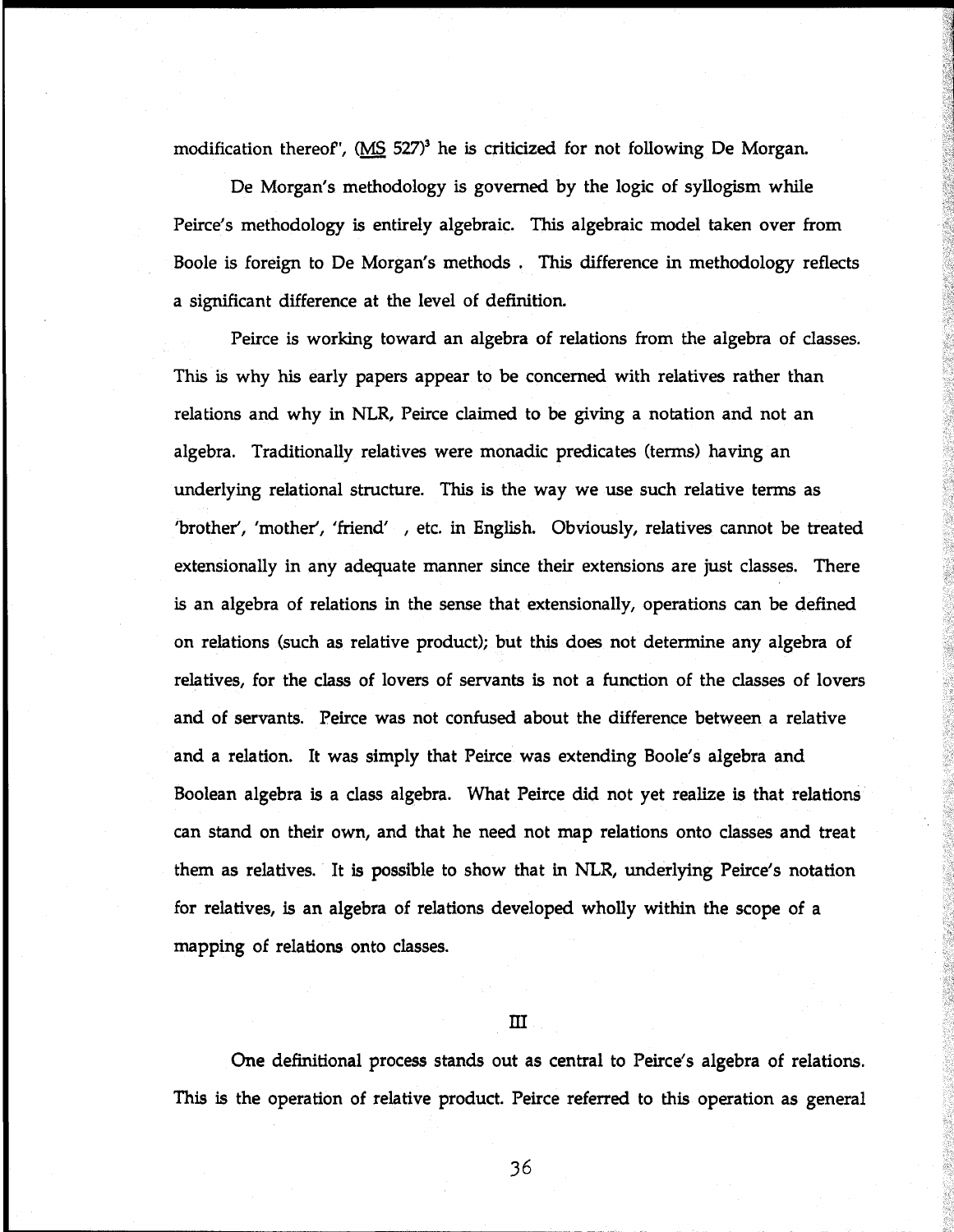multiplication, or simply multiplication. It is interesting to note that in NLR he goes to great lengths to show both that arithmetic and algebraic multiplication can be construed as types of this general multiplications, and to demonstrate that relative product is not a partial operation. In NLR, Peirce stated that multiplication was the application of one relation to another. He illustrated the meaning of application by example, but in the section of the paper devoted to discussion of elementary relatives, he provided a definition. A favourite Peircean example of the relative product is the product of the relation (... is a lover of ...) with the relation  $($ ... is a servant of ...) which gives the relation  $($ ... is a lover of a servant of ...).

To frame this notion precisely relations will be understood in extension, as sets of finite sequences. Lower case italics will be used for elements of the universe of discourse, and upper case italics for sequences of those elements. The relative product of any two relations  $R$  and  $S$  then will be the set  $(R/S)$  of exactly those sequences XY such that for some linking element *w* the sequence *Xw* belongs to R while the sequence *wY* belongs to S. In set-theoretic notation:

## $(R/S) = {XY: (\exists w)(Xw \in R \& wY \in S)}$

This operation was so prominent in Peirce's thought that he treated it as the paradigm of conceptual combination. It is in fact the single most important operation in all his algebras, and even in the existential graphs.

## IV

The first hypercomplex number system, quaternions, was developed by Hamilton in 1843. These numbers satisfy all the field postulates except the commutative law of multiplication. This absence of the commutative law for multiplication makes the properties of quaternions very different from those of complex numbers. In spite of numerous attempts of mathematicians to introduce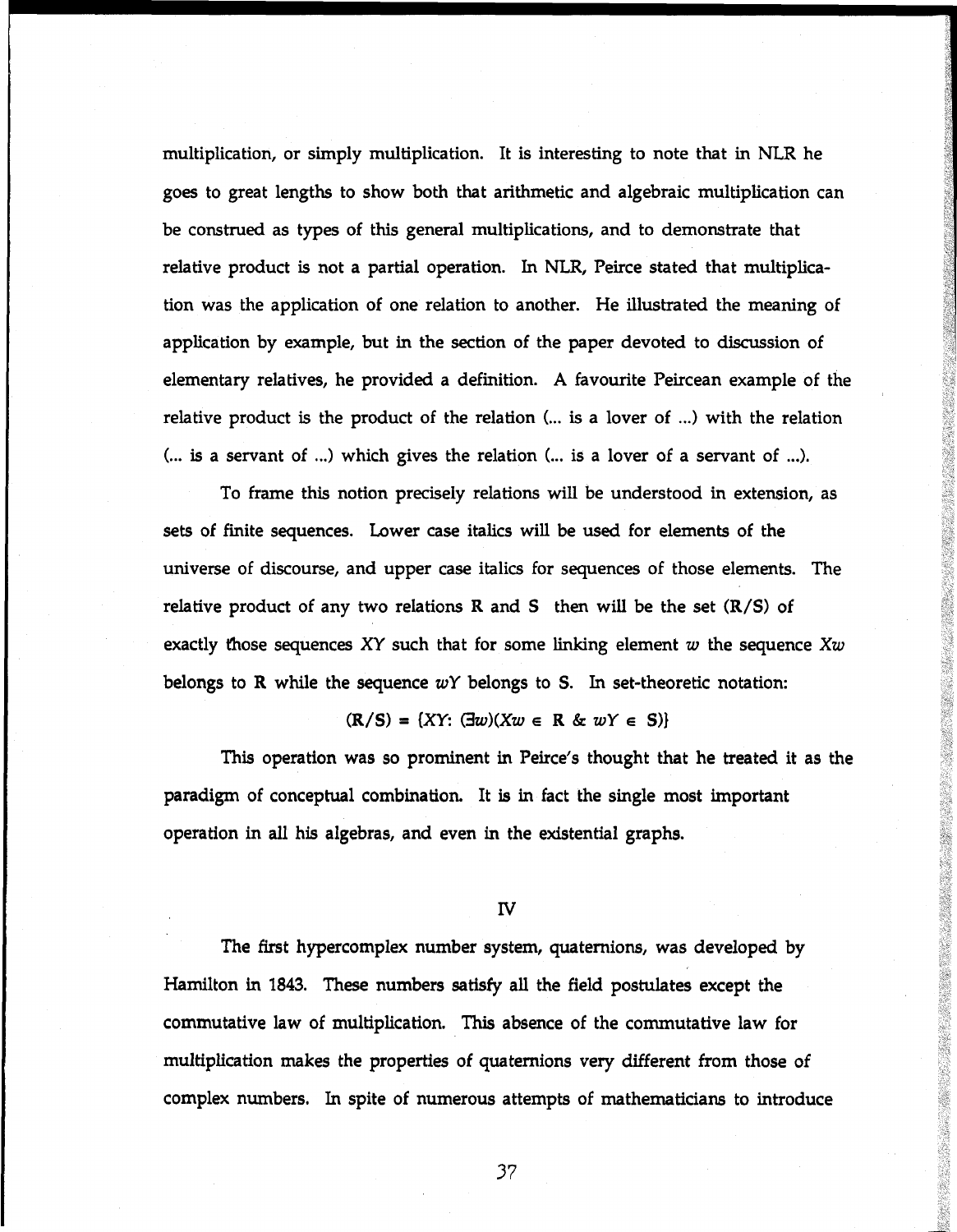quaternions into various branches of mathematics, their role remained somewhat modest. Their chief significance was the impetus they provided for the exploration of other number systems which departed even more from the properties of real and complex numbers.

Benjamin Peirce exemplified the American interest in quaternions. Accord ing to Charles Peirce, it was only after much urging on his part that his father gave up his interest in quaternions, and wrote the Linear Associative Algebra. This study merited Benjamin Peirce a place in the history of mathematics, and placed quaternions in proper perspective, as the simplest of the four-fold algebras.

In a letter to William James, Charles Peirce links his study of the algebra of relations to Benjamin Peirce's development of linear associative algebras.

> About 1869 my studies of the composition of concepts had got so far that I very clearly saw that all dyadic relatives could be combined by ways capable of being represented by addition (and of course subtraction), by a sort of multiplication such that  $(x + y)z =$  $xz + yz$  and  $x(y + z) = xy + xz$  and  $(xy)z = x(yz)$  (although xy was not generally the same as yx any more than they are same in quaternions) and by two kinds of involution which I represented the following year, by x y and x y, which called "forward" and "backward" involution, subject to the formulae  $x^y + z = x^y.x^z$  and  $x + yz = x^z.x^y$  $(x^y)^z = x^{yz}$  and  $(x^yz) = (xy)$  and  $(x^y)^z = x^{yz}$ . But I found my math ematical powers were not sufficient to carry me further, ... . I therefore set to work talking incessantly to my father (who was greatly interested in quaternions) to try to stimulate him to the investigation of all the systems of algebra which, instead of the multiplication-table of quaternions ... had some other more or less similar multiplication table. I had hard work at first. It evidently bored him. But I hammered away, and suddenly he became interested and soon worked out his great book on "Linear Associative Algebra." (NEM 111/2: 854)

This more or less similar multiplication table became the multiplication schema of the Linear Associative Algebras and subsequently the relative product of the algebra of relations. Benjamin Peirce's Linear Associative Algebra published in lithograph version in 1871, was republished in the American Journal of Mathemat ics in 1881. The 1881 edition was supplemented with explanatory footnotes by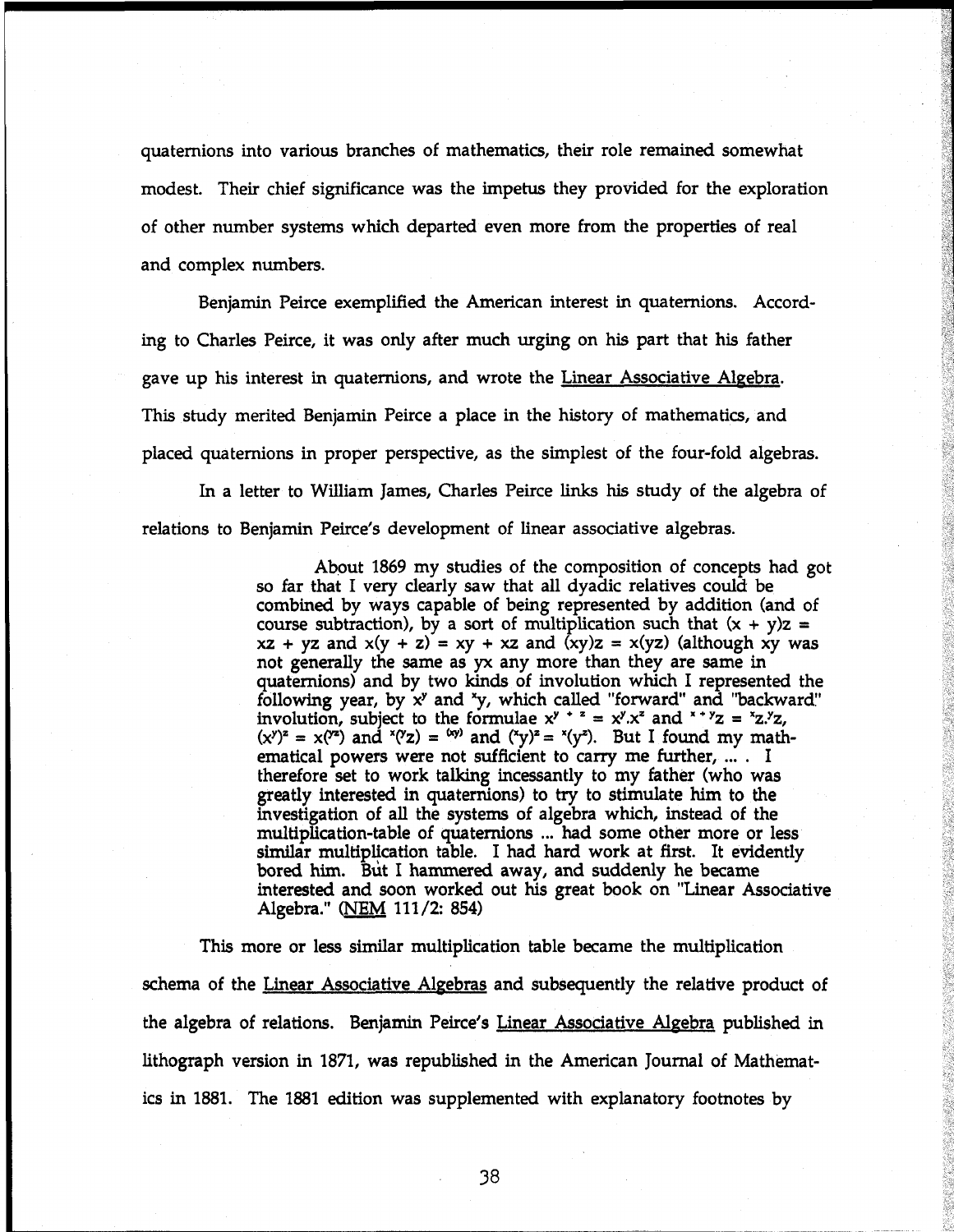Charles Peirce in which he gave the relative form of each of the algebras. Two papers by Charles Peirce, "The Relative Forms of the Algebra", and "On the Algebras In Which Division is Unambiguous" are also included as addenda to the 1881 edition.

It is interesting that most of the assessments and reviews of Benjamin Peirce's Linear Associative Algebra also cite the contributions of Charles Peirce. For example Henry Tabor, in his classical article "On the Theory of Matrices", stated

"Subsequent to Cayley, but previous to Sylvester, the Peirce's, especially Charles Peirce, were led to the consideration of matrices from a different point of view; namely, from the investigation of linear associative algebra involving any number of linearly independent unit". (Tabor 1890: 373)

In this same article, Tabor devoted an entire section to the discussion of Charles Peirce's system of quadrate algebras and their connection to matrices. Charles considered himself a logician not a mathematician, and the paper cited by Taber was always listed by Charles Peirce as part of his study of the algebra of relations.

The Linear Associative Algebra was a résumé of linear associative algebras known at that time and the first systematic attempt to develop a theory of hypercomplex numbers. Benjamin Peirce developed the theory sufficiently so that he was able to enumerate and classify all types of number systems of less than seven units. The linear functions or products for these algebras can be displayed in a multiplication table which defines the character of the algebra. The multiplication schema for the linear associative algebras is the definition of multiplication explicitly used by Charles Peirce in his discussion of elementary relatives in NLR. This multiplicative operation corresponds, except for notation, to our present notion of relative product.

The following list of definitions, taken from Hawkes assessment of the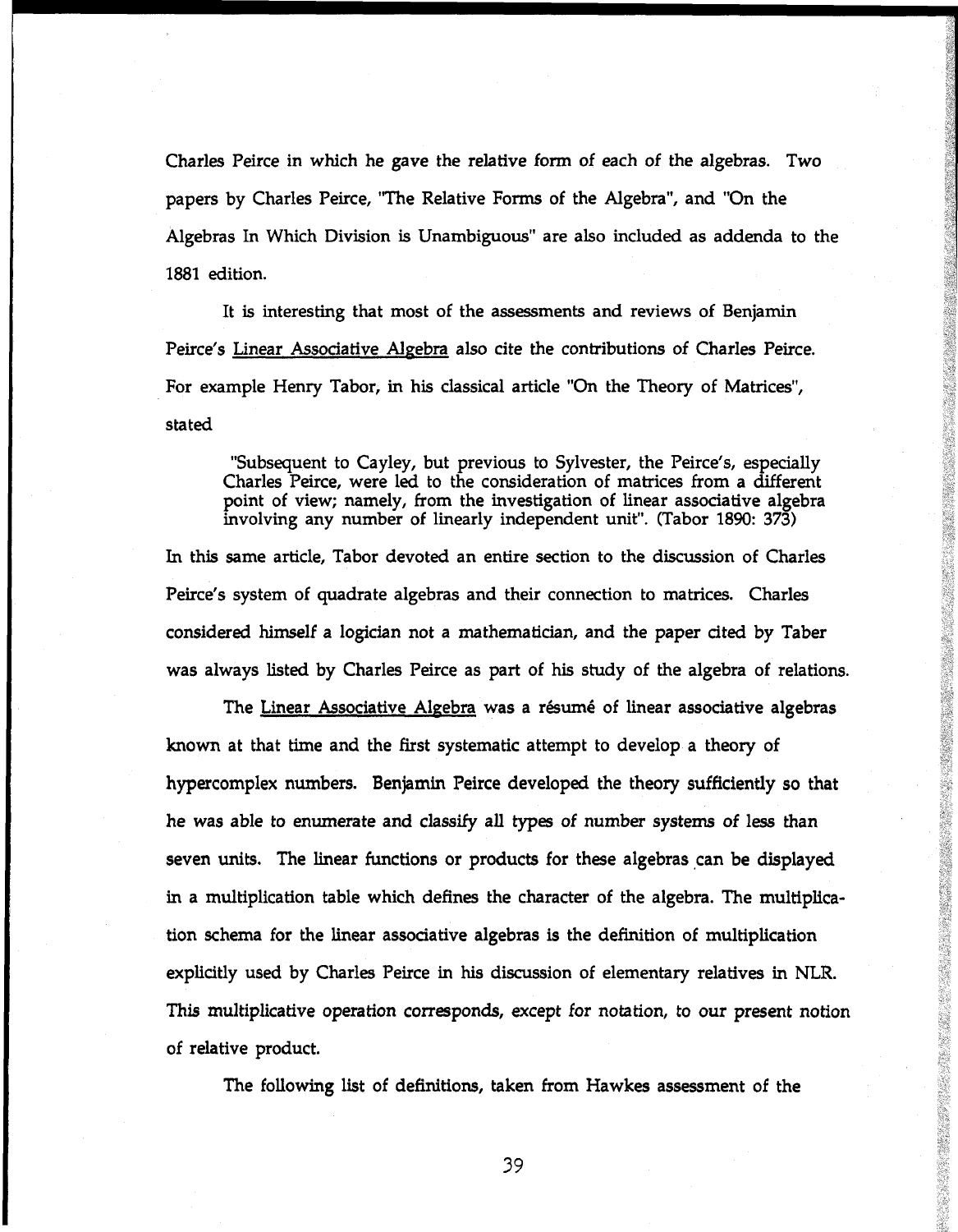Linear Associative Algebra (Hawkes: 313), appear in Benjamin Peirce's Linear Associative Algebra in somewhat different form. (Peirce, B: 104). These definitions use De. Morgan's terms: facist, faciend and factum, instead of the usual multiplier, multiplicand and product.

D1: If  $\alpha\beta = \beta\alpha = \alpha$ ,  $\alpha$  is an idemfactor with respect to  $\beta$ 

D2: If  $\beta \alpha = \alpha$ ,  $\alpha$  is idemfaciend with respect to  $\beta$ 

D3: If  $\alpha\beta = \alpha$ ,  $\alpha$  is idemfacient with respect to  $\beta$ 

D4: If  $\beta \alpha = \alpha \beta = 0$ ,  $\alpha$  is a nilfactor with respect to  $\beta$ 

D5: If  $\beta \alpha = 0$ ,  $\alpha$  is nilfaciend with respect to  $\beta$ 

D6: If  $\alpha\beta = 0$ ,  $\alpha$  is nilfacient with respect to  $\beta$ 

D7: If for  $\alpha$ , a positive integer n exists so that  $\alpha^n = 0$ ,

 $\alpha$  is nilpotent

D8: If the non-zero number  $\alpha$  is equal to its square

 $\alpha^2 = \alpha$ ,  $\alpha$  is idempotent

Every algebra has a basis, i.e. a system of elements in terms of which all the elements of the algebra can be uniquely represented in the form of linear combinations (products). After the selection of the basis the remaining units may be arranged in four distinct groups with reference to the basis. The following arrangement, which is most useful for our purposes, is taken from Spottiswoode (Spottiswoode: 154).

Group I The units are idem-factors (dd)

Group II The units are idem-fadend and nil-facient (dn)

Group III The units are idem-facient and nil-faciend (nd)

Group IV The units are nil-factors (nn)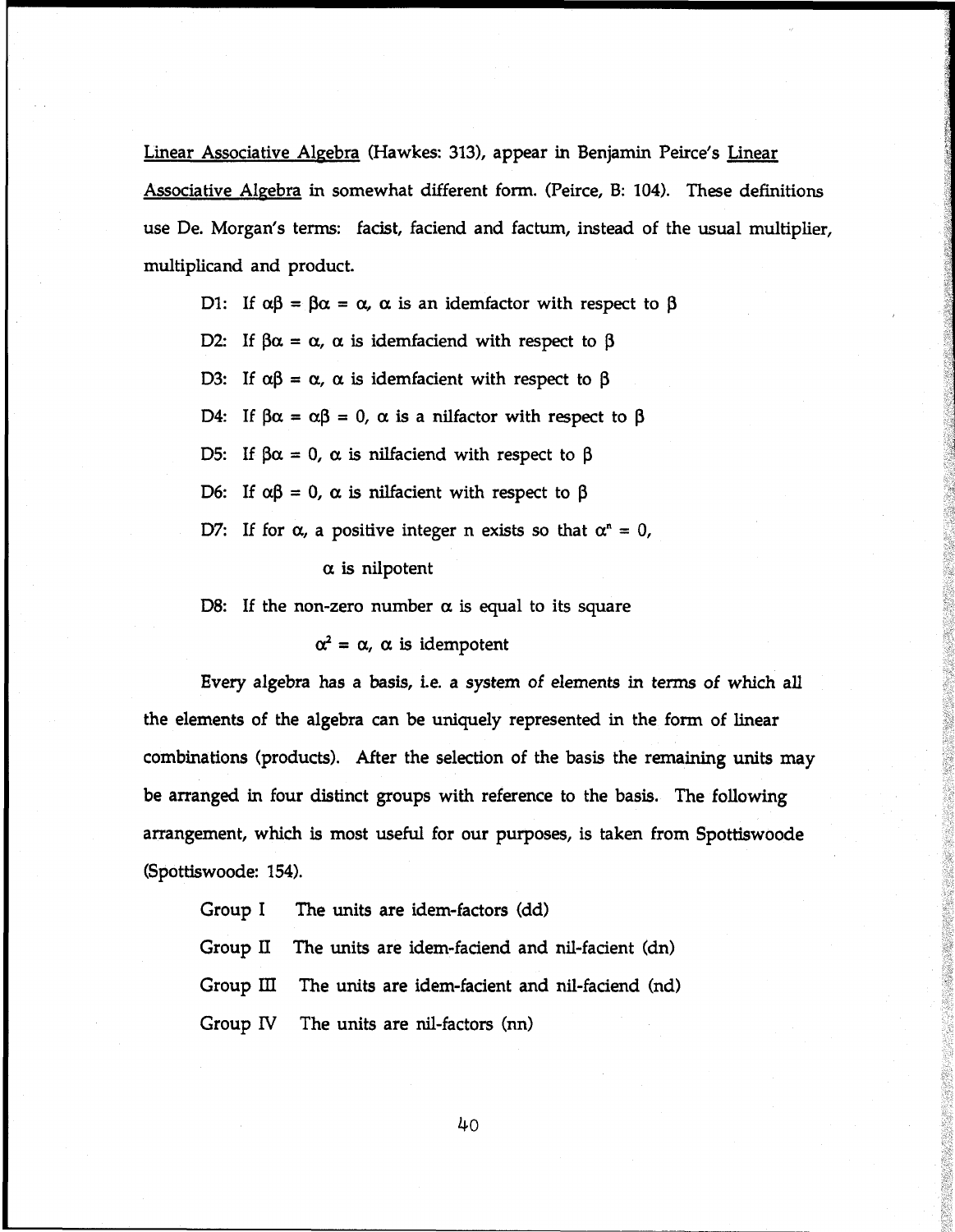The multiplication table for the manner in which the units of the various groups combine follows

|                        | $\operatorname{\mathsf{dd}}$ | ${\rm dn}$        | nd | ${\bf nn}$           |  |
|------------------------|------------------------------|-------------------|----|----------------------|--|
| dd                     | $dd -$                       | ${\rm dn}$        | 0  | $\alpha$<br>$\bf{0}$ |  |
| dn                     | $\bf{0}$                     | 0                 | dd | ${\rm dn}$           |  |
| nd                     | $^{\rm nd}$                  | ${\bf n} {\bf n}$ | 0  | 0                    |  |
| $\mathop{\mathtt{nn}}$ | $\pmb{0}$                    | 0                 | nd | nn                   |  |
|                        |                              |                   |    |                      |  |

## figure 1

Describing the general rule of multiplication Benjamin Peirce stated

... every product vanishes, in which the second letter of the multiplier differs from the first letter of the multiplicand; and when these two letters are identical, both are omitted, and the product is the vid which is com pounded of the remaining letters, which retain their relative position. (Peirce, В 1881: 111)

We can illustrate these two laws using the table provided in figure 1. Consider the following product.

## $(dd) \times (nd) = 0$

As the first part of the quote says, the product is zero because the second letter of the multiplier, in this case d, differs from the first letter of the multiplicand, in this case n. However, when the second letter of the multiplier and the first letter of the multiplicand are identical, as in the following example

# $(dn) \times (nd) = (dd)$

These letters are omitted and the product is the first letter of the multiplier and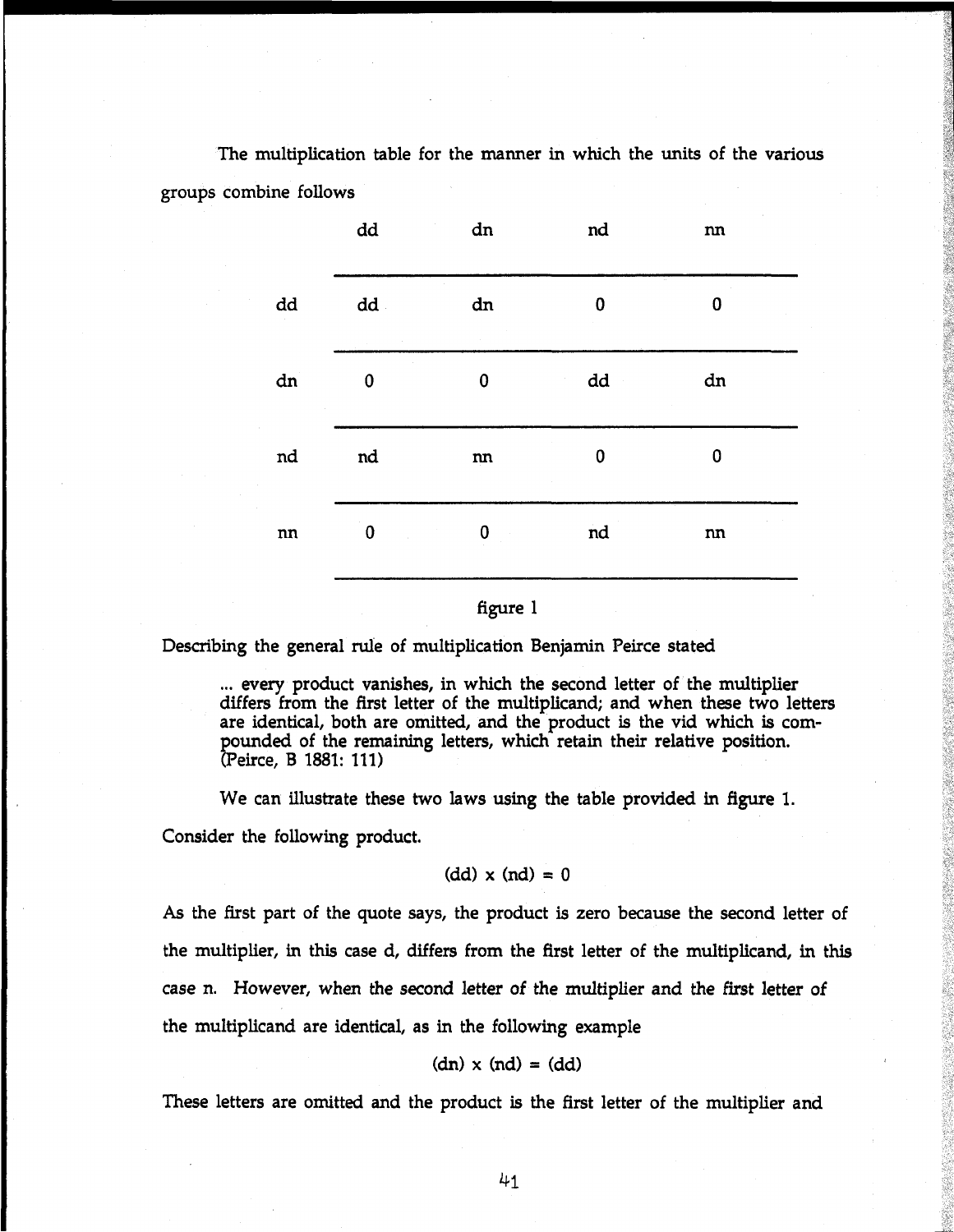last letter of the multiplicand, each retaining their original positions. This is the definition of relative product used by Charles Peirce in his discussion of elemen tary relatives in NLR.

V

Charles Peirce defined an elementary relative as one which signifies a relation "which exists only between mutually exclusive pairs (or in the case of a conjugative term, triplets, or quartettes, etc.) of individuals, or else between pairs of classes . . . ."

(CP 3. 123). He illustrated this definition by letting A:B represent an elementary relative. This gives the following system of relatives:

## A:A A:B B:A B:B

Peirce gave the following example of a system of elementary relatives. Let c, t, p, s denote the relatives; colleague, teacher, pupil and schoolmate. The universal extremes, the two mutually exclusive absolute terms the system requires, are u and v. In this example, u and v denote respectively, the body of teachers in a school, and the body of pupils in a school, with the understanding that these are mutually exclusive classes. The following equivalences hold.

> $(1)$  c = u:u (2)  $t = u : v$ (3) p *-* v:u (4)  $s = v:v$

The meanings of this equivalences are obvious. In (1) colleague is the relation of teacher to teacher; in (2) teacher is the relation of teacher to pupil; in (3) pupil is the relation of pupil to teacher; and in (4) schoolmate is the relation of pupil to pupil.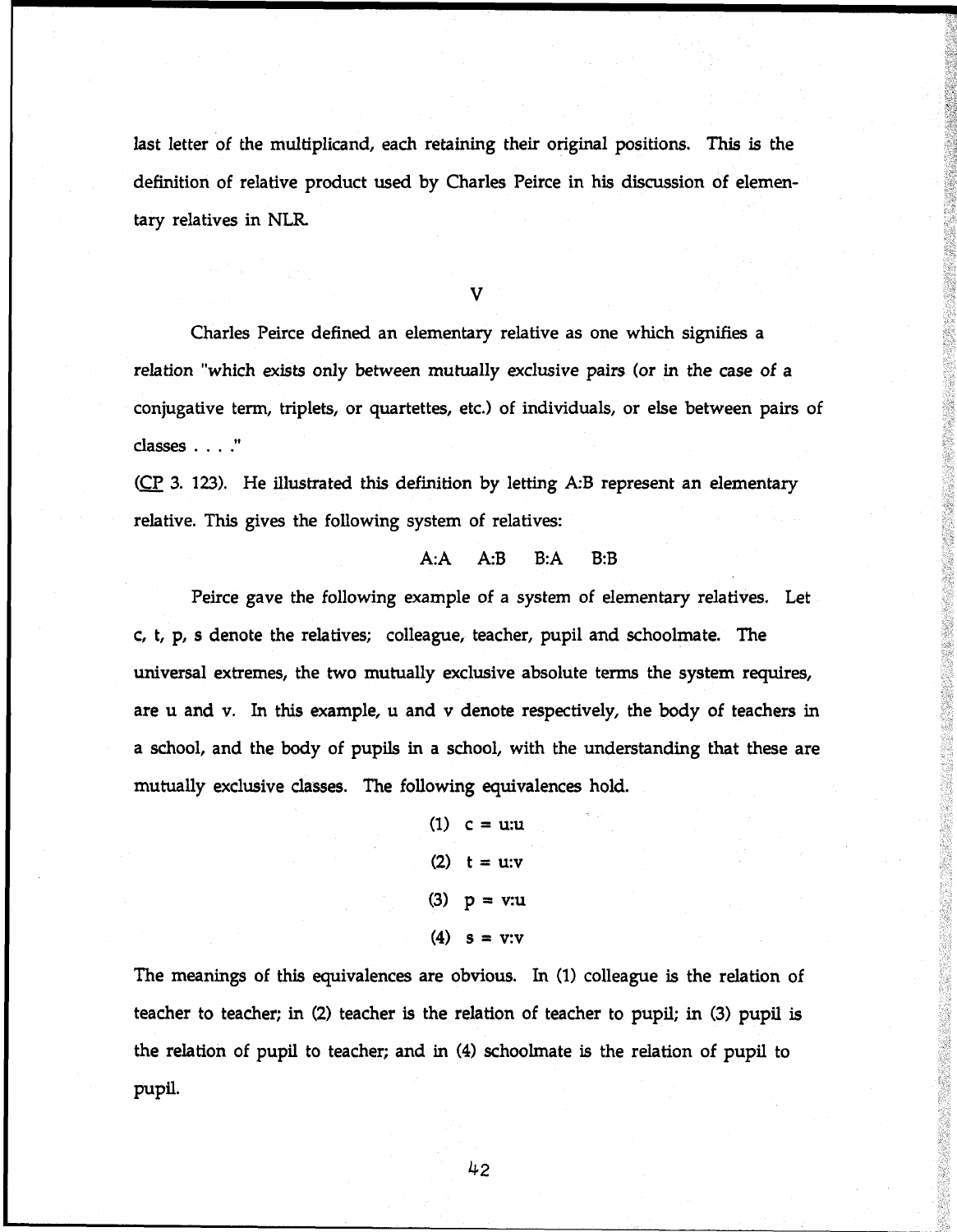#### $\mathbf{c}$  $\mathbf t$  $\mathbf{s}$ p 0 0  $\mathbf{c}$ t  $\mathbf c$  $\hat{\mathcal{L}}$ 0 0  $\mathbf{t}$  $\mathbf{c}$ t s 0 0  $\overline{p}$ **P** 0 0  $\mathbf{s}$ **P s**

# Peirce gave the following multiplication table for these elementary relatives

## figure 2

## (ÇP 3.126)

This table is followed by a translation for the sixteen propositions represented in the multiplication table. For example,  $tp = c$  was translated as "The teachers of the pupils of any person are that person's colleagues." This product represented in terms of the equivalent ordered pairs would be

$$
tp = c
$$
  
(u:v) x (v:u) = (u:u).

The product  $pp = 0$  was translated as "There are no pupils of any persons pupils". In the equivalent ordered pairs, this product would be

# p p = 0  $(v:u) \times (v:u) = 0.$

These products are identical to the products in Benjamin Peirce's Linear Associative Algebra. In fact, if figure 2 is recopied, and the ordered pair equivalences are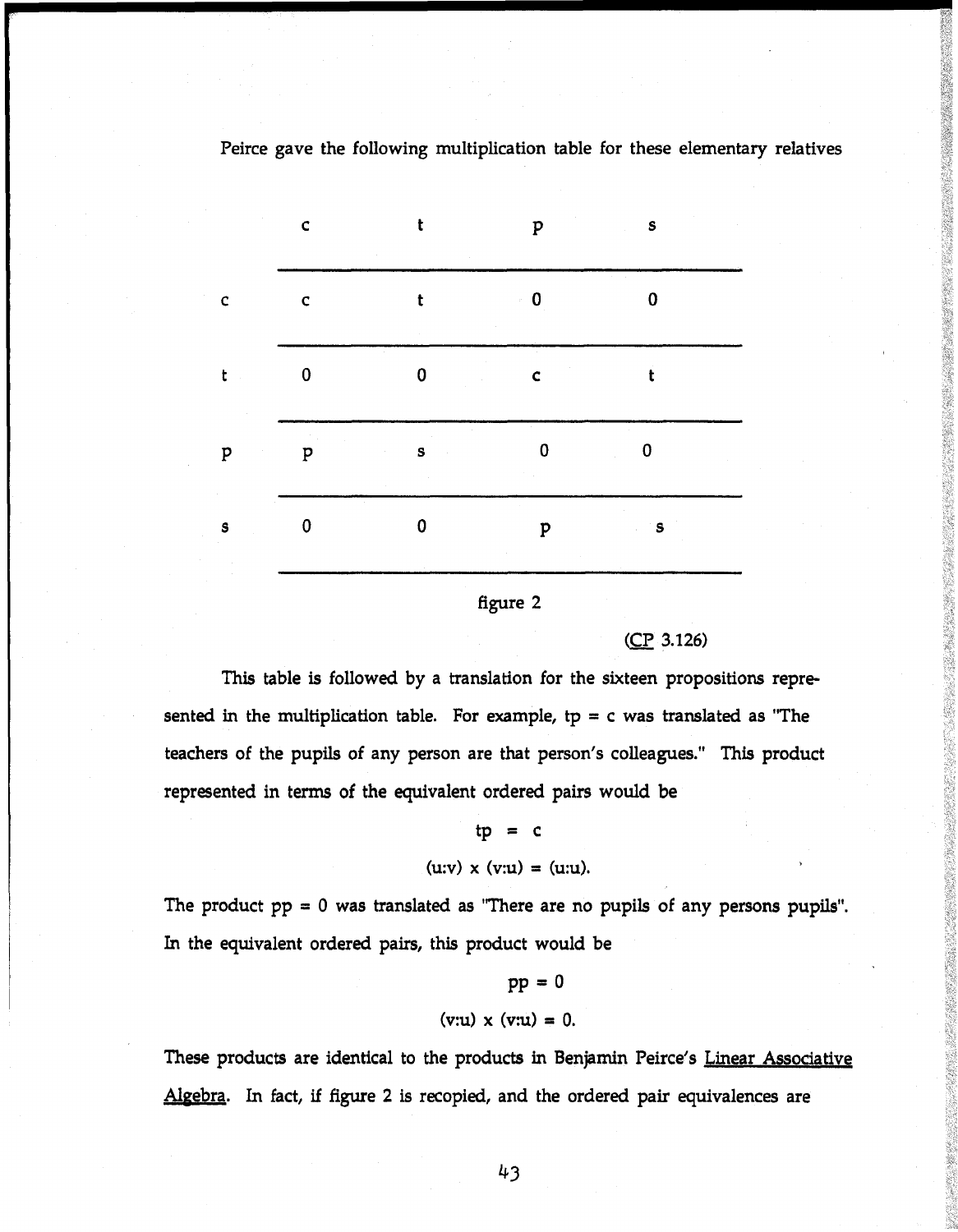added, the resulting table is identical to the multiplication table of The Linear Associative Algebra given in figure 1.

| $\left( c\right)$ | (t)             | (p)                        | (s)                                |
|-------------------|-----------------|----------------------------|------------------------------------|
| u:u               | u:v             | $\overline{\mathbf{v}}$ :u | V:V                                |
| u:u               | $\mathbf{u}$ :v | $\bf{0}$                   | $\pmb{0}$                          |
| $\mathbf{(c)}$    | (t)             |                            |                                    |
| $\bf{0}$          | $\mathbf 0$     | u:u                        | $\mathbf{u}$ :v                    |
|                   |                 | $\mathcal{L}(\mathbf{c})$  | (t)                                |
| v:u               | $\mathbf{v}$ :  | $\pmb{0}$                  | 0                                  |
| (p)               | (s)             |                            |                                    |
| $\pmb{0}$         | 0               | v:u                        | $\mathbf{v} \mathbf{:} \mathbf{v}$ |
|                   |                 | (p)                        | (s)                                |



Charles Peirce described the two rules governing the multiplication table. First, if the last letter of the multiplier is the same as the first letter of the multiplicand they are omitted, and the product is the first letter of the multiplier and the last letter of the multiplicand with each retaining their respective places. The second rule stated that every product vanishes when the second letter of the multiplier differs from the first letter of the multiplicand. These are exactly the rules of the multiplicative operation of the Linear Associative Algebra of Benjamin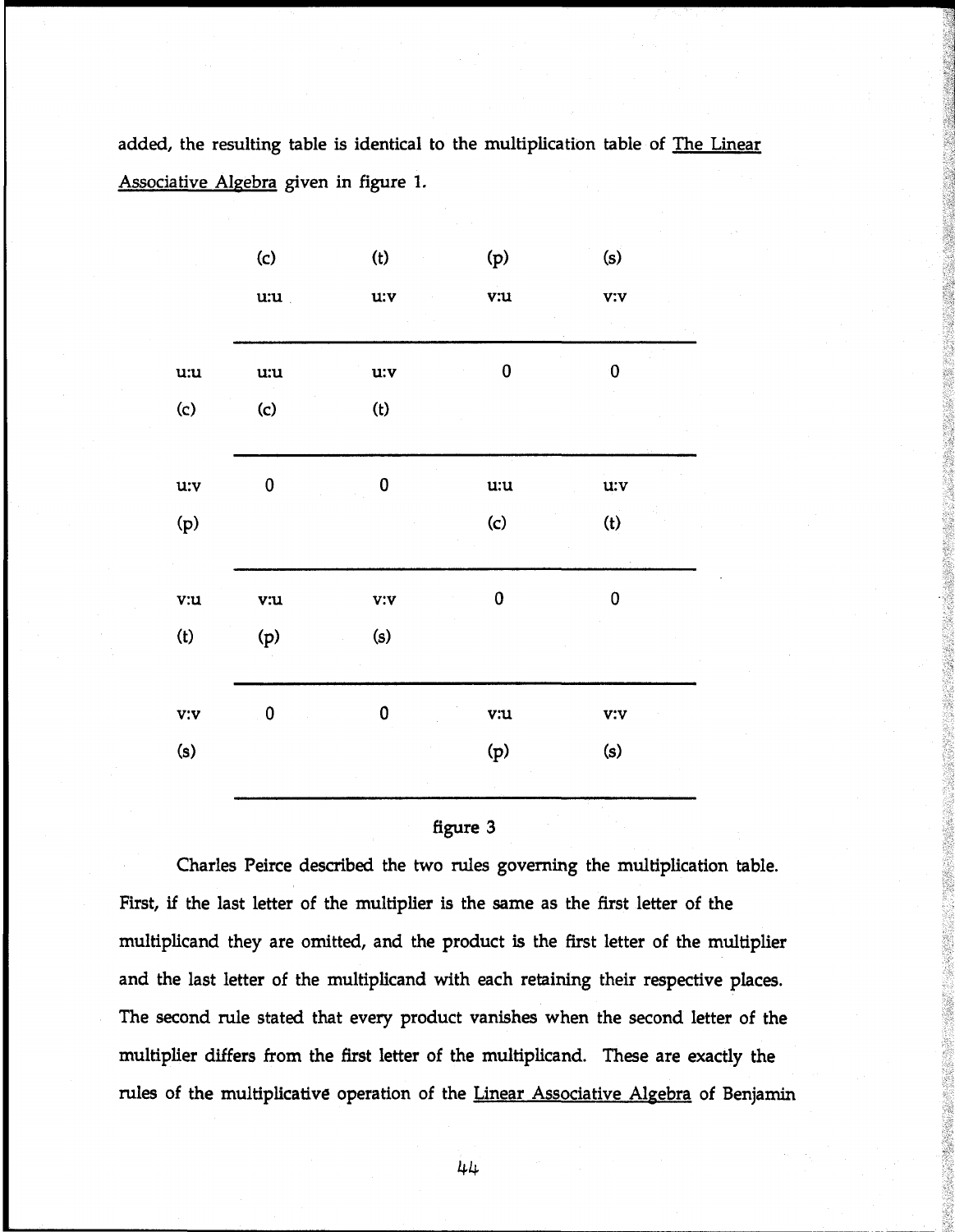Peirce.

Much of what Quine referred to as a far-fetched and fantastic calculus is a result of Peirce's attempt to draw analogies between relations and linear associative algebras. A few examples will demonstrate how relentlessly Peirce pursued these analogies.

Peirce showed that relations are resolvable into a sum of logical quaternions. The logical quaternion for the system of elementary relatives discussed above is

$$
a, c + b, t + c, p + d, s
$$

where a, b, c and d are scalars and scalar multiplication is represented by the comma. (ÇP 3.125). Peirce then added, as if to emphasize the link between elementary relatives and quaternions, "... any relative may be regarded as resolvable into a logical sum of logical quaternions."  $(CP_1 3.127)$ .

Peirce also provided the relative forms for a series of algebras taken from Benjamin Peirce's Linear Associative Algebra. He then stated that "... all such algebras can be interpreted on the principles of the present notation .... In other words, all such algebras are complications and modifications of the algebra of (156)". (ÇP 3.130) The algebra of (156) is the algebra of elementary relatives of NLR that is given above in figure 2.

Another example of an extended analogy between relations and linear associative algebras is Peirce's discussion of a quaternion relative. Peirce's example of a quaternion relative is

$$
q = x\mathbf{i} + y\mathbf{j} + z\mathbf{k} + w\mathbf{l}
$$

where  $x,y$ , z and w are scalars. (CP 3.131) Peirce also gave the scalar form of q, the vector form of q, the tensor form of q and the conjugate form of q, along with complicated relative interpretations for each of these forms. Trying to make these plausible, Peirce noted: "The conception of multiplication we have adopted is that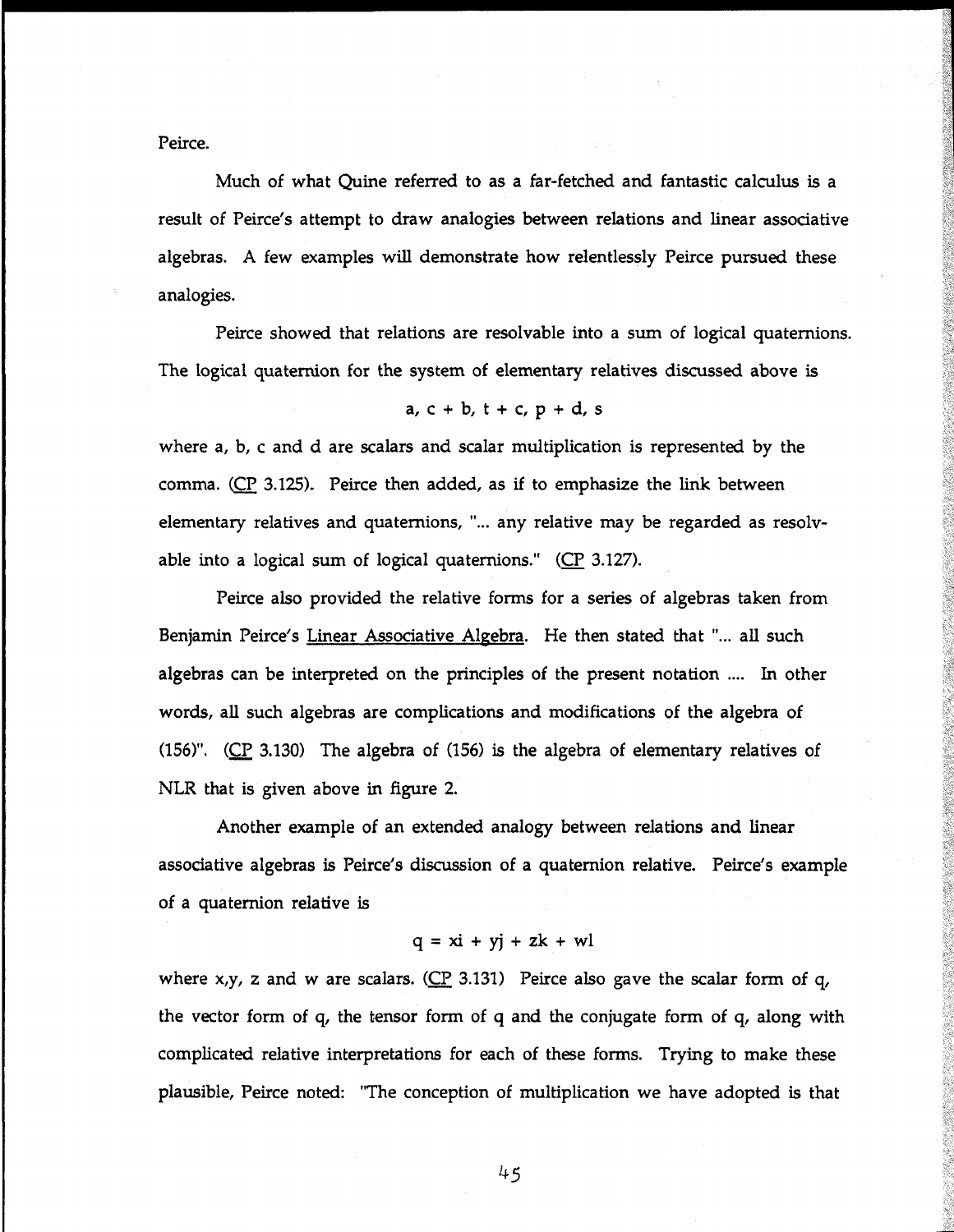of the application of one relation to another, so, a quaternion being the relation of one vector to another, the multiplication of quaternions is the application of such a relation to a second."  $(CP_3.76)$ .

It is clear that these mathematical analogies with their extended relative interpretations are tedious, difficult, and as Quine suggested, far fetched. However, it is not surprising that Charles Peirce went to the trouble to draw them. They show his considerable ingenuity, but more importantly, they are an attempt by Charles Peirce to both exploit the linear algebras for further notational gains, and to justify the adoption of the multiplication operation of the linear algebras as the relative product of the algebra of relations.

In subsequent papers on the algebra of relations, Peirce refined and developed the notions already implicit in NLR. He abandoned his use of relatives almost immediately. The construction of elaborate mathematical analogies became much less prominent in Peirce's subsequent papers on the algebra of relations. However, he continued to exploit the relation between linear associative algebras and the algebra of relations. This resulted in his 1882 paper, "Brief Description of the Algebra of Relations." ( $CP$  3.306-322), which is a matrix formulation of the theory of relations.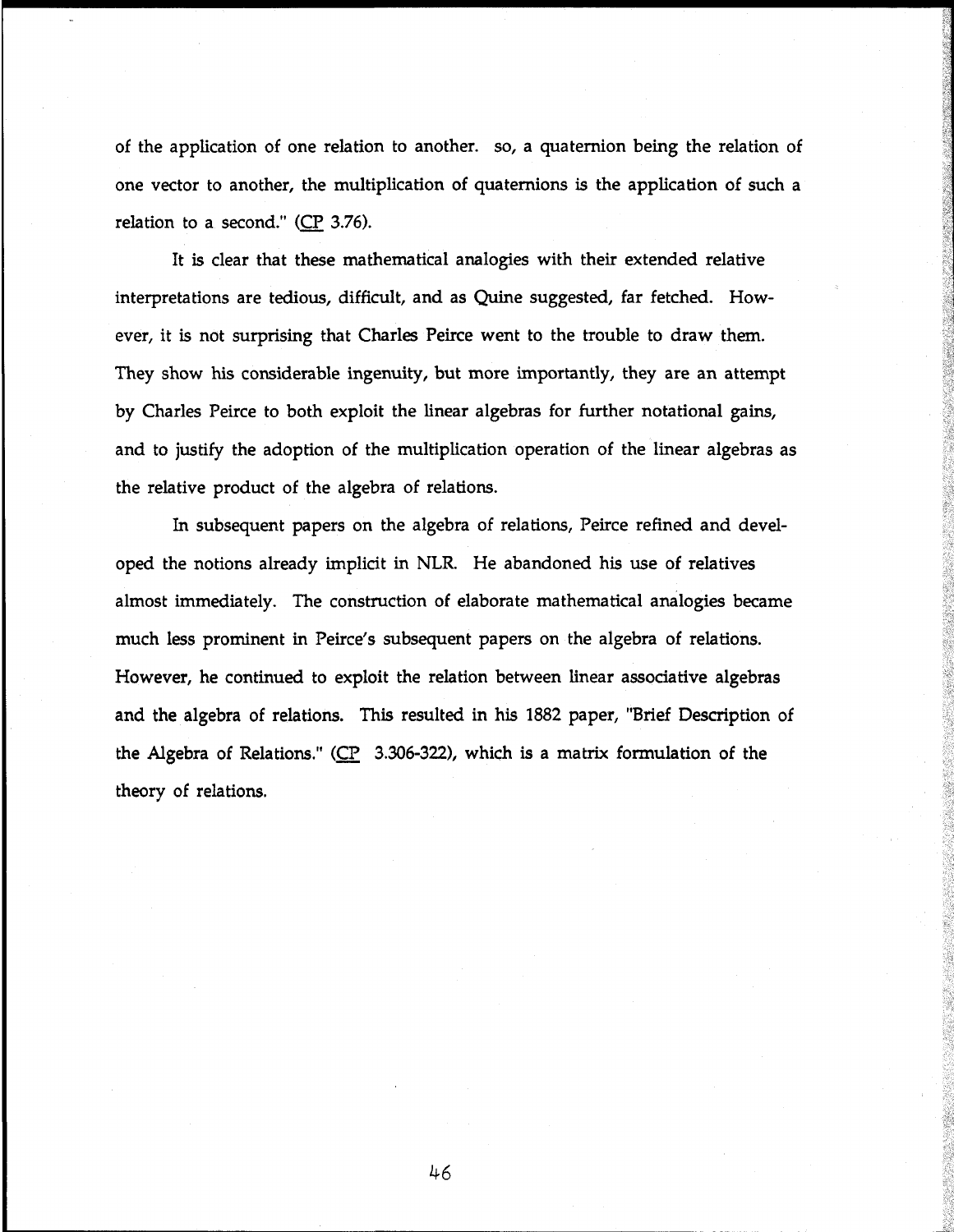## **NOTES**

1. References to the Collected Papers of Charles Sanders Peirce, eds., C. Hartsborne, P. Weiss and A. Burks will be preceeded by 'CP' and will follow the convention of volume number followed by a period and the paragraph numbers.

2. References to The new Elements of Mathematics ed. С. Eisele will be cited as NEM and will follow the convention of volume number followed by a colon and the page numbers.

3. Manuscript references to the microfilm edition of the Charles Sanders Peirce Papers (Harvard University) are cited as Ms followed by the manuscript number.